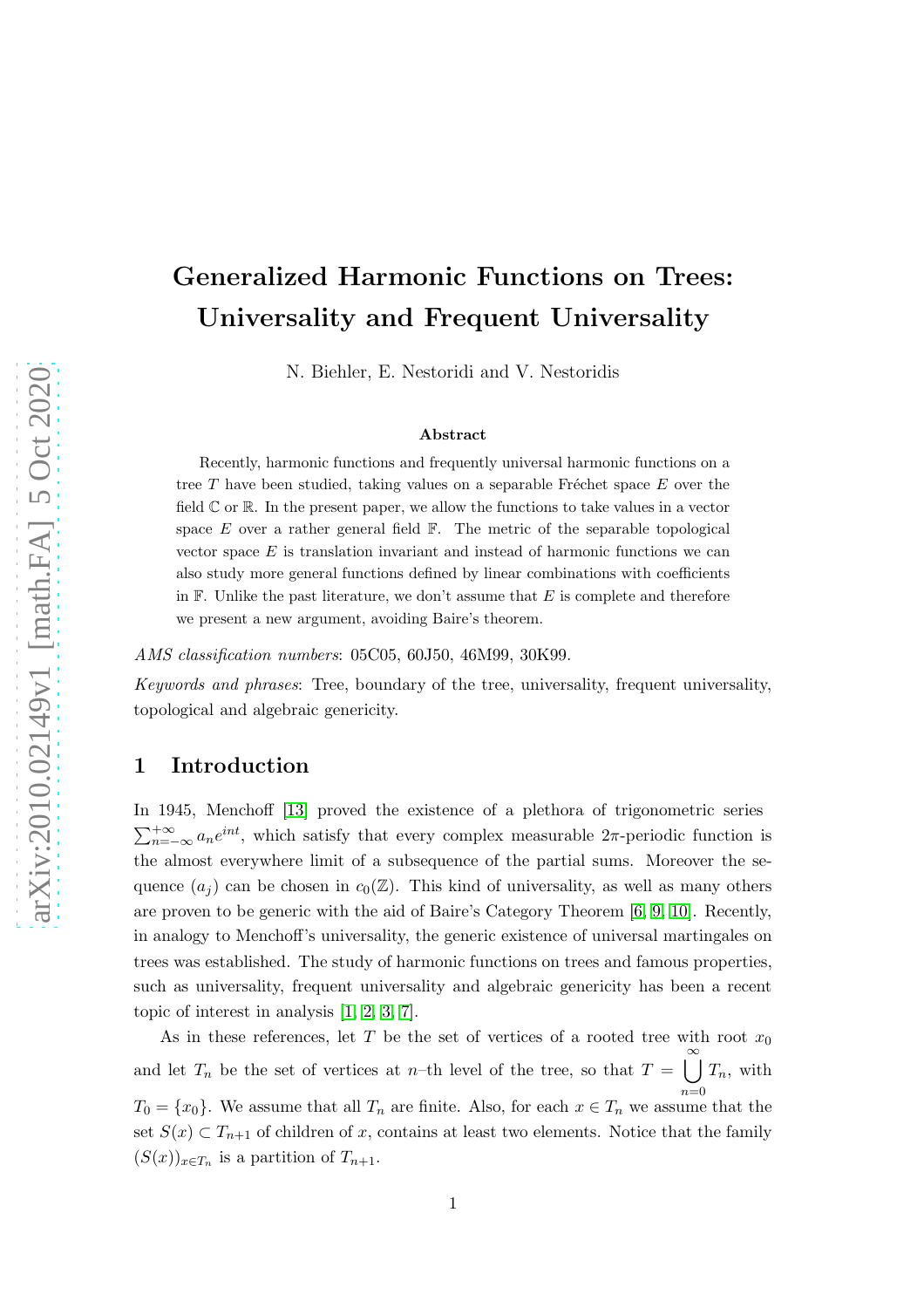Let  $\mathbb F$  be a field, which has a separable topology. Let  $E$  be a (non-necessarily complete) topological vector space over  $\mathbb{F}$ , that is separable metrizable with a translation invariant metric.

A function  $f: T \to E$  is called generalized harmonic, if for every  $x \in T$  we have that

<span id="page-1-2"></span>
$$
f(x) = \sum_{y \in S(x)} w(x, y) f(y), \qquad (1)
$$

where  $w(x, y) \in \mathbb{F} \setminus \{0\}$  for  $y \in S(x)$  are given elements of  $\mathbb{F}$ .

We denote the set of generalized harmonic functions by  $H(T, E)$ . To define universality, we assign probability weights  $q(x, y)$ , to every  $x, y \in T$ , such that  $q(x, y) > 0$  if and only if  $y \in S(x)$ . The probability weights satisfy  $\sum$  $y \in S(x)$  $q(x, y) = 1$  for all  $x \in T$ , which in other words says that the matrix  $Q = (q(x, y))_{x,y \in T}$  is the transition matrix of a non-backtracking random walk on T.

We define the boundary  $\partial T$  of the tree T to be the set of all infinite geodesics starting at  $x_0$ ; that is, all  $e = \{z_n : n = 0, 1, 2, ...\}$ , such that  $z_0 = x_0$  and  $z_{n+1} \in S(z_n)$ for every  $n = 0, 1, 2, \ldots$ . A vertex  $x \in T$  defines a boundary sector  $B_x \subset \partial T$ , which is the set of all  $e \in \partial T$  such that  $x \in e$ . For  $x \in T_n$ , we define  $p_n(B_x)$  to be the product  $n-1$  $\prod^{n-1}$  $j=0$  $q(y_j, y_{j+1}),$  where  $y_0 = x_0, y_n = x$  and  $y_{j+1} \in S(T_j)$  for all  $j \in \{0, 1, ..., n-1\}$  are the vertices of the unique path from the root to x. Therefore, for each  $n$ ,  $p_n$  can be viewed as a probability measure on  $\{B_x, x \in T_n\}.$ 

The family  ${B_x}_{x \in T_n}$  generates a  $\sigma$ -algebra  $M_n$  on  $\partial T$  and the above probabilities  $p_n(B_x)$  extend to a probability measure  $\mathbb{P}_n$  on  $M_n$ . One can check that  $M_n \subset M_{n+1}$ and  $\mathbb{P}_{n+1}|_{M_n} = \mathbb{P}_n$  for every  $n = 0, 1, 2, \ldots$ . The Kolmogorov Consistency Theorem [\[11\]](#page-12-4) implies that there exists a unique probability measure  $\mathbb P$  on the  $\sigma$ -algebra M of subsets of  $\partial T$  generated by the union  $\bigcup_{n=1}^{\infty}$  $n=0$  $M_n$ , such that  $\mathbb{P}|_{M_n} = \mathbb{P}_n$  for every  $n \in \mathbb{N}$ .

<span id="page-1-1"></span>**Definition 1.1.** If  $f \in E^T$  and  $n \in \{0, 1, 2, ...\}$  we define  $\omega_n(f) : \partial T \to E$  to be a function defined as follows. Let  $e \in \partial T$  and z the unique point belonging to  $e \cap T_n$ ; then we set  $\omega_n(f)(e) = f(z)$ . Obviously,  $\omega_n(f)$  is  $M_n$ -measurable and hence M-measurable.

A generalized harmonic function f is said to be universal if the sequence  $\omega_n(f)$ ,  $n = 0, 1, 2, \dots$  is dense in the space  $L^0(\partial T, E)$  of measurable functions  $h : \partial T \to E$ endowed with the topology of convergence in probability. Our first main result concerns the set  $U(T, E)$  of universal, generalized harmonic functions.

<span id="page-1-0"></span>**Theorem 1.** The set  $U(T, E)$  is a  $G_{\delta}$ -dense subset of the space  $H(T, E)$ .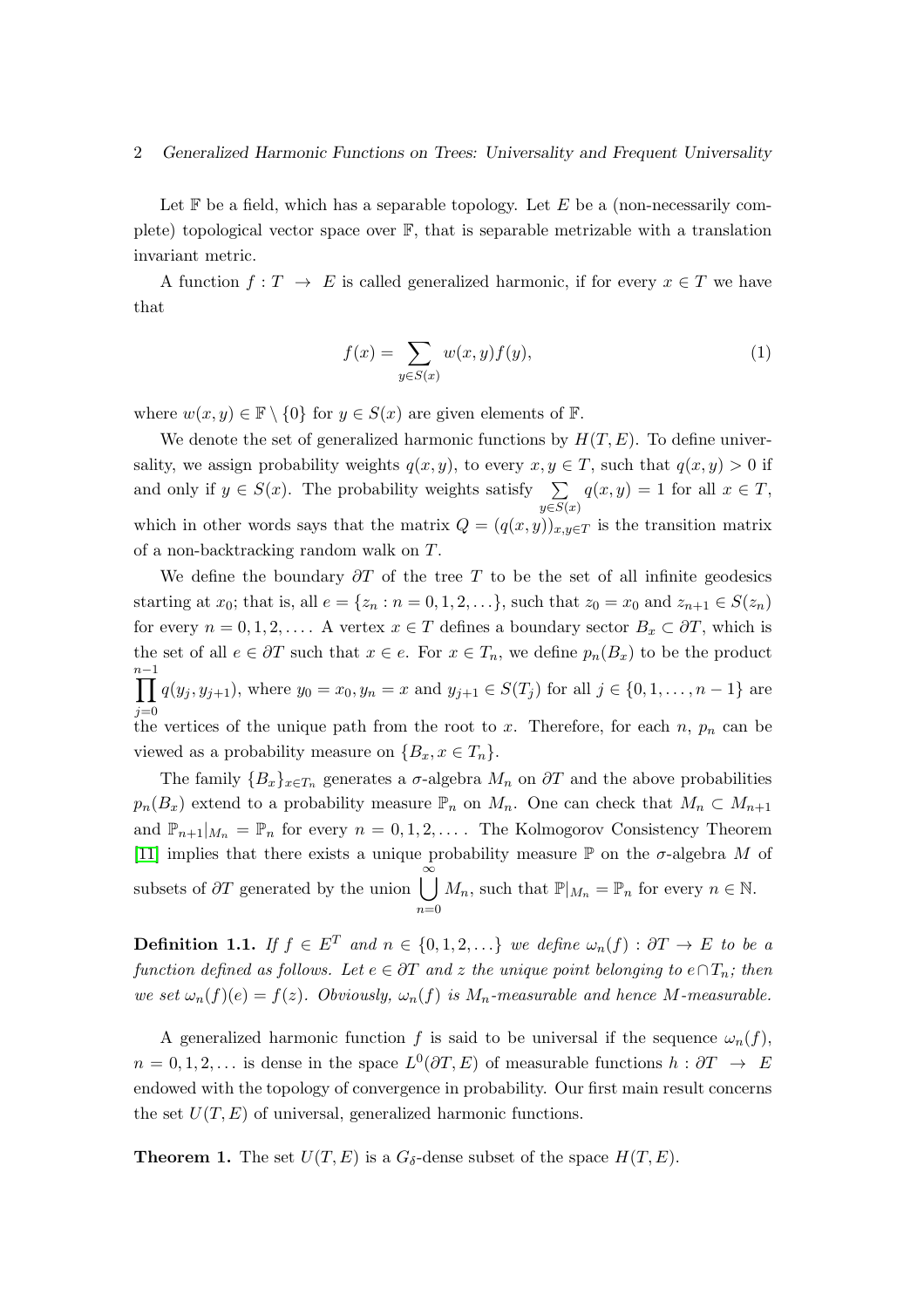Since we don't assume completeness, we prove Theorem [1](#page-1-0) without the use of Baire's theorem, which is the traditional tool to proving such a result. The next result concerns another property of  $U(T, E)$  called algebraic genericity.

<span id="page-2-1"></span>**Theorem 2** (algebraic genericity). The set  $U(T, E)$  contains a vector space, except 0, dense in  $H(T, E)$ .

A function f in  $H(T, E)$  is called frequently universal, if for every non-void open set V of  $L^0(\partial T, E)$ , the set  $\{n \in \mathbb{N} : \omega_n(f) \in V\}$  has strictly positive lower density. The last result of this paper concerns the set  $U_{FM}(T, E)$  of frequently universal functions.

<span id="page-2-0"></span>**Theorem 3.** The set  $U_{FM}(T, E)$  is a dense subset of  $H(T, E)$ . Under the additional assumption that  $\sum$  $y \in S(x)$  $w(x, y) = 1$  for all  $x \in T$ ,  $U_{FM}(T, E) \cup \{0\}$  contains a vector space dense in  $H(T, E)$  and that  $U_{FM}(T, E)$  is disjoint from a  $G_{\delta}$  and dense subset of  $H(T, E)$ .

If the space E is complete, then, Theorem [3](#page-2-0) says that  $U_{FM}(T, E)$  is dense and meager in  $H(T, E)$ .

Results of similar flavor were proven in  $[7]$ , where E is a separable Fréchet space over the field  $\mathbb C$  or  $\mathbb R$  and  $w(x, y) = q(x, y)$ . In this case, the space  $H(T, E)$  is a closed subset of the complete metric space  $E^T$ ; thus it is itself a complete metric space. As a result, the proof of Theorem [1](#page-1-0) in this case is based on Baire's Category Theorem. Also, the set  $U_{FM}(T, E)$  of frequently universal functions is proven to be dense and meager in  $H(T, E)$ . Furthermore the sets  $U(T, E)$  and  $U_{FM}(T, E)$  contain a vector space, except zero, which is dense in  $H(T, E)$ ; that is, we have algebraic genericity.

Initially, we had a study of potential theory on trees [\[12\]](#page-12-5), where the definition of harmonic functions was using convex combinations of the values of the function at the children of a node. Here, we deal with generalized harmonic functions on trees, whose definition is using linear combinations of the values of the function at the children of a node. Articles related to our investigations, except [\[2,](#page-11-2) [3,](#page-11-3) [7\]](#page-12-3) are [\[4,](#page-11-4) [5,](#page-11-5) [6,](#page-11-0) [8,](#page-12-6) [9,](#page-12-1) [10,](#page-12-2) [12,](#page-12-5) [13,](#page-12-0) [14\]](#page-12-7). The results of the present paper contain extensions of results proven in [\[2,](#page-11-2) [3,](#page-11-3) [7\]](#page-12-3).

The starting point of the present paper was when we wanted to study the simple model of universal "harmonic" functions taking values 0 or 1; that is, in  $\mathbb{F}_2$ . In the case of a binary tree, let  $x_1$  and  $x_2$  be the children of a node x. In this case, we cannot have that  $w(x, x_1) + w(x, x_2) = 1$ , they belong to the field  $\mathbb{F}_2$ . This led to the two of the three new elements in this paper, the third being the lack of completeness which obliges us to avoid the use of Baire's Theorem.

## 2 Preliminaries

We consider a field  $\mathbb F$  endowed with a Hausdorff topology, such that addition and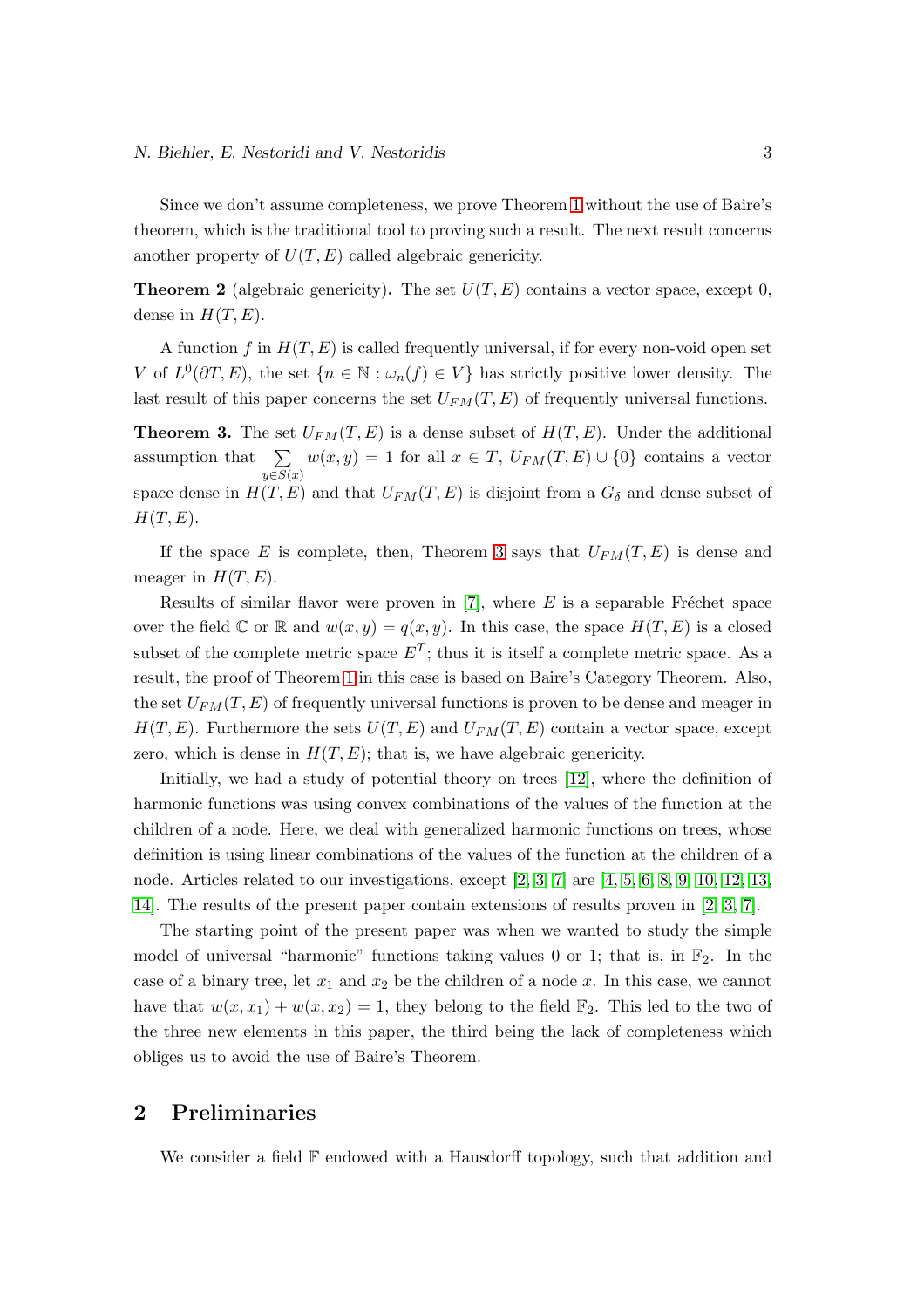the inverse function are continuous. Let also  $E$  be a separable topological vector space over the field  $\mathbb{F}$ , whose topology is induced by a translation invariant metric d. We do not assume that  $(E, d)$  is a complete metric space.

A function  $h : \partial T \to E$  is M–measurable (respectively  $M_n$ –measurable), if, for every open set  $V \subset E$  we have  $h^{-1}(V) \in M$  (respectively  $M_n$ ). We identify two M–measurable functions on  $\partial T$ , if they are equal almost everywhere with respect to the probability measure  $\mathbb{P}$ . Thus, we obtain the space  $L^0(\partial T, E)$  of M-measurable measurable functions. Convergence in probability in this space is defined using the metric

$$
d_{\mathbb{P}}(h,g)=\int_{\partial T}\frac{d(h(e),g(e))}{1+d(h(e),g(e))}d\mathbb{P}(e),
$$

where  $h, g \in L^0(\partial T, E)$  and d is the metric on E.

Since, E is separable and each  $M_n$  is finite, the space of  $M_n$ –measurable functions defined on  $\partial T$  with values in E is separable as well. It follows that  $L^0(\partial T, E)$  is also separable and, hence, it has a dense sequence  $h_n \in L^0(\partial T, E)$ ,  $n = 0, 1, 2, \ldots$ , where each  $h_n$  is  $M_{\tau(n)}$ -measurable for some  $\tau(n) \in \{0, 1, 2, \ldots\}.$ 

**Lemma 4.** If  $E \neq \{0\}$ , the space  $L^0(\partial T, E)$  does not contain isolated points, independently of the fact that  $\mathbb F$  may contain isolated points, as for example in the case  $\mathbb{F} = \mathbb{F}_2.$ 

*Proof.* Let  $h \in L^0(\partial T, E)$  and  $\varepsilon > 0$ . Since for every  $x \in T$  we have  $|S(x)| \geq 2$  and  $q(x, y) > 0$  for every  $y \in S(x)$ , there exists  $y \in S(x)$  with  $0 < q(x, y) \leq \frac{1}{2}$  $\frac{1}{2}$ . It follows that there exists  $n \in \{0, 1, 2, ...\}$  and  $x \in T_n \subset T$ , such that  $0 < p(B_x) \leq \frac{1}{2^n}$  $\frac{1}{2^n} < \varepsilon$ . We consider the M–measurable function  $g : \partial T \to E$  defined as follows:  $g(e) = h(e)$ if  $e \in \partial T \setminus B_x$  and for  $e \in B_x$   $g(e) = 0$  if  $h(e) \neq 0$  and  $g(e) = v$  if  $h(e) = 0$ , where  $v \in E - \{0\}$  is arbitrary but fixed. One easily checks that  $d_{\mathbb{P}}(h, g) < \varepsilon$  and that the functions h and g are not  $\mathbb{P}\text{-almost everywhere equal, because they are different on }B_x$ and  $\mathbb{P}(B_x) > 0$ . Thus,  $L^0(\partial T, E)$  does not contain isolated points.  $\Box$ 

For  $x \in T$  and  $y \in S(x)$  we fix elements  $w(x, y) \in \mathbb{F} \setminus \{0\}$ . We consider the space  $E^T = \{f : T \rightarrow E\}$  endowed with the metric

$$
\rho(f,g) = \sum_{n=0}^{\infty} \frac{1}{2^n} \cdot \frac{d(f(x_n), g(x_n))}{1 + d(f(x_n), g(x_n))},
$$

where  $x_n$ ,  $n = 0, 1, 2, \ldots$  is a fixed enumeration of T. The metric  $\rho$  induces the cartesian topology on  $E^T$ .

In this paper, we are interested in functions  $f \in E^T$ , such that the sequence  $\omega_n(f)$ ,  $n = 0, 1, 2, \ldots$  is dense in  $L^0(\partial T, E)$  or such that, for every non-void open set  $V \subset$  $L^0(\partial T, E)$  the set  $\{n \in \mathbb{N} : \omega_n(f) \in V\}$  has strictly positive lower density. More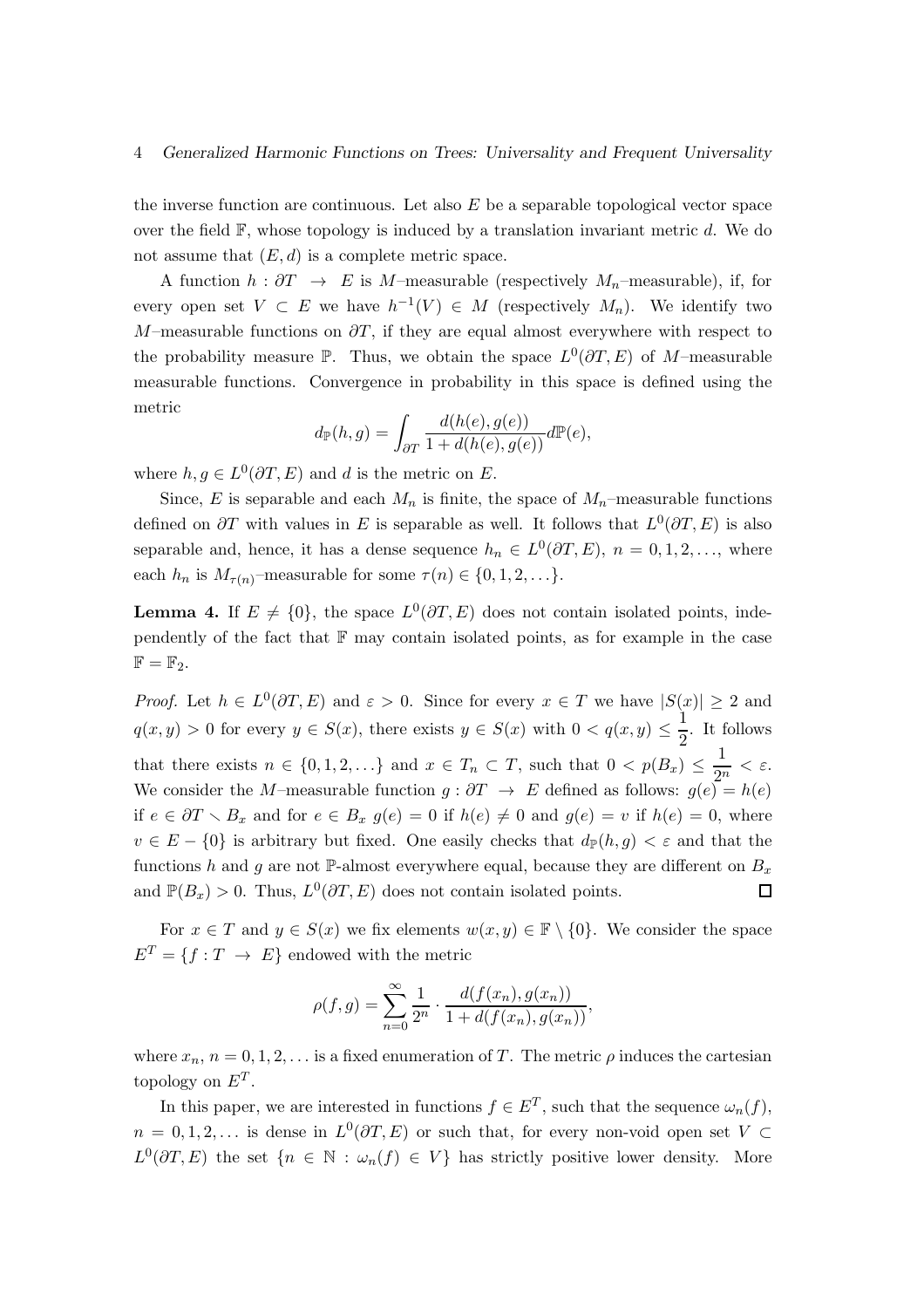precisely, we will restrict our attention to more particular subclasses of functions in  $E^T$ , related to the quantities  $w(w, y) \in \mathbb{F} \setminus \{0\}$ ,  $y \in S(x)$ ,  $x \in T$ . These functions are called (generalized) harmonic functions on  $T$  and will be defined in the next section.

## 3 Generalized harmonic functions and universality

This section is dedicated to the proof of Theorem [1.](#page-1-0) Let  $w(x, y) \in \mathbb{F}\setminus\{0\}$ . We start with the following definition.

**Definition 3.1.** A function  $f: T \rightarrow E$  is called a generalized harmonic function, if for every  $x \in T$  it holds  $f(x) = \sum$  $y \in S(x)$  $w(x,y)f(y)$ . The set of such functions is denoted by  $H(T, E)$  and is a closed subset of  $E^T$  endowed with the cartesian topology induced by the metric

$$
\rho(f,g) = \sum_{n=0}^{\infty} \frac{1}{2^n} \frac{d(f(x_n), g(x_n))}{1 + d(f(x_n), g(x_n))},
$$

where d is the metric in E and  $x_n$ ,  $n = 0, 1, 2, \ldots$  is a fixed enumeration of T.

We also remind that for  $f \in E^T$  the functions  $\omega_n(f) : \partial T \to E$  have been defined in Definition [1.1.](#page-1-1)

<span id="page-4-0"></span>**Definition 3.2.** Let  $\tau \subset \{0, 1, 2, ...\}$  be an infinite set. Then a function  $f \in H(T, E)$ belongs to the class  $U_{\tau}(T, E)$ , if the sequence  $\omega_n(f)$ ,  $n \in \tau$  is dense in  $L^0(\partial T, E)$  with respect to the topology of convergence in probability induced by the metric

$$
d_{\mathbb{P}}(h,g) = \int_{\partial T} \frac{d(h(e),g(e))}{1 + d(h(e),g(e))} d\mathbb{P}(e),
$$

where d is the metric in E. Equivalently,  $f \in U_{\tau}(E,T)$  iff, for each  $h \in L^{0}(\partial T, E)$ there exists a sequence  $\lambda_n \in \tau$ ,  $n = 1, 2, \ldots$ , such that,  $\omega_{\lambda_n}(f) \to h$  in probability, as  $n \rightarrow +\infty$ .

**Remark 3.3.** In Definition [3.2](#page-4-0) it is equivalent to require  $\lambda_n < \lambda_{n+1}$  for all  $n = 1, 2, \ldots$ . If  $E = \{0\}$ , then  $L^0(\partial T, E)$  is a singleton and the result follows. If  $E \neq \{0\}$ , then, we have already seen that  $L^0(\partial T, E)$  does not contain isolated points which implies easily that the sequence  $\lambda_n$ ,  $n = 1, 2, \ldots$  can be chosen strictly increasing. Definition 3.2 is analogous to Menchoff's universality: if a sequence converges almost everywhere, then it must converge in probability as well and reversely, if a sequence converges in probability, then it has a subsequence that converges almost everywhere.

<span id="page-4-1"></span>**Theorem 3.4.** Let  $\tau \in \{0, 1, 2, \ldots\}$  be an infinite set. Then, under the above assumptions and notation the set  $U_{\tau}(T, E)$  is a dense and  $G_{\delta}$  subset of  $H(T, E)$ .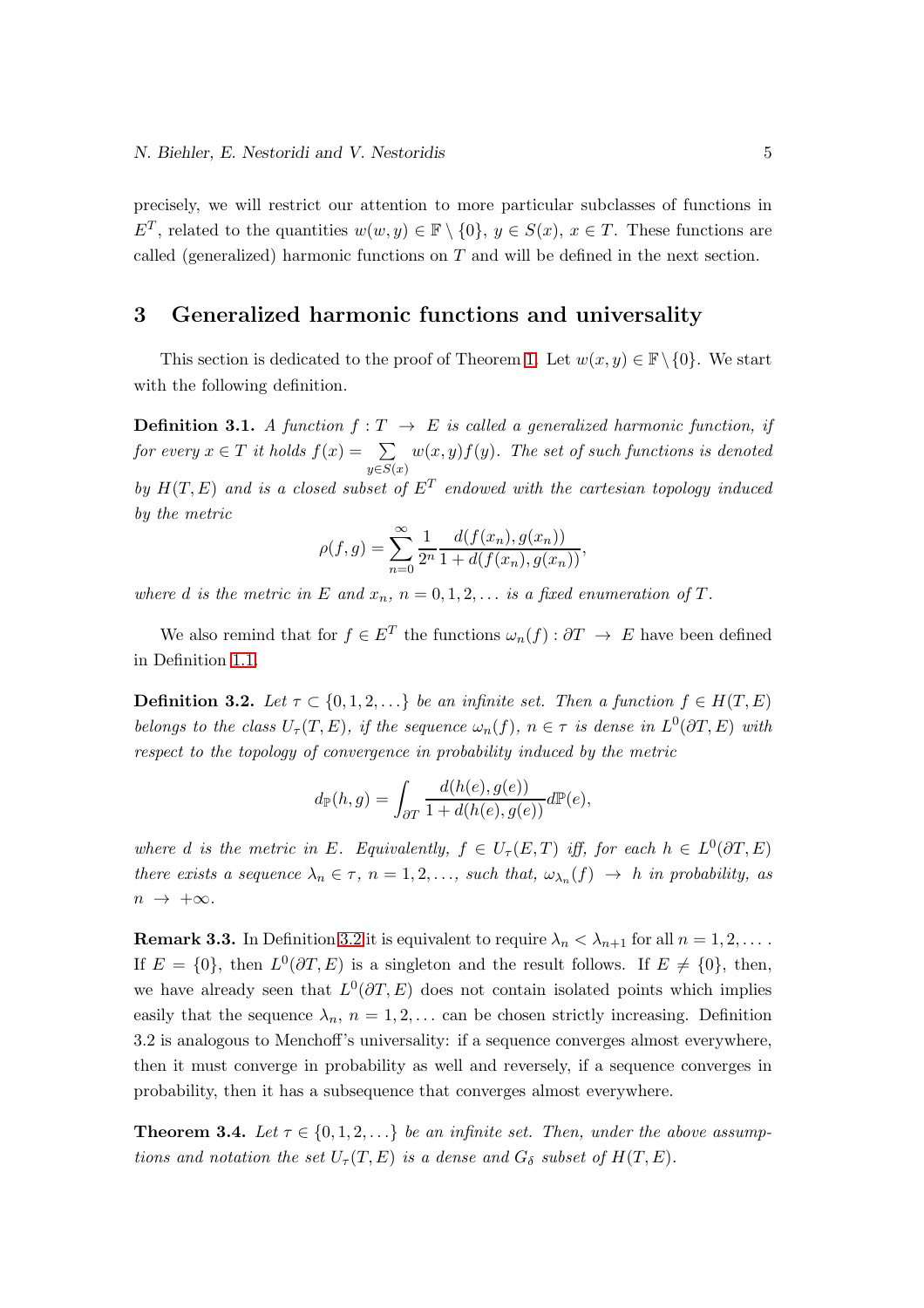**Proof of Theorem [3.4](#page-4-1)**. Let  $h_j$ ,  $j = 1, 2, ...$  be a dense sequence in  $L^0(\partial T, E)$ , where each  $h_j$  is  $M_{\tau(j)}$ -measurable for some  $\tau(j) \in \{0, 1, 2, \ldots\}$ . For  $n \in \{0, 1, 2, \ldots\}$ ,  $j, s = 1, 2, \ldots$  we consider the set

$$
E(n,j,s) = \left\{ f \in H(T,E) : d_{\mathbb{P}}(\omega_n(f), h_j) < \frac{1}{s} \right\},
$$

which can be easily seen to be open in  $H(T, E)$ . One can also check that

$$
U_{\tau}(T, E) = \bigcap_{j=1}^{\infty} \bigcap_{s=1}^{\infty} \bigcup_{n \in \tau} E(n, j, s).
$$

It follows that  $U_{\tau}(T, E)$  is  $G_{\delta}$  subset of  $H(I, E)$ . In order to prove that  $U_{\tau}(T, E)$  is dense in  $H(T, E)$  we need the following.

<span id="page-5-0"></span>**Lemma 3.5.** Let 
$$
f : \bigcup_{n=0}^{N} T_n \to E
$$
 be a function satisfying

$$
f(x) = \sum_{y \in S(x)} w(x, y) f(y) \text{ for all } x \in \bigcup_{n=0}^{N-1} T_n.
$$

Let  $K > N$ . For every  $x \in T_N$  let  $\beta(x)$  be an element of  $T_K$ , such that, there exists  $e = e_x \in \partial T$  with  $\{x, \beta(x)\} \subset e$ . Suppose that a function  $g: T_K \setminus {\beta(x) : x \in T_N} \to E$ is given. Then, there exists a function  $F: []$  $n=0$  $T_n \rightarrow E$  such that  $F|$  $\int_{1}^{N}$  $\scriptstyle T_n$  $= f,$ 

 $f(y) = g(y)$  for all  $y \in T_K - \{\beta(x) : x \in T_N\}$  and

$$
F(z) = \sum_{\ell \in S(z)} w(z,\ell) F(\ell) \text{ for all } z \in \bigcup_{n=0}^{K-1} T_n.
$$

 $n=0$ 

**Proof of Lemma [3.5](#page-5-0)** Let  $k = K - N \in \{1, 2, \ldots\}$ . We will do an induction on k.

For  $k = 1, K = N + 1$ . Then in the equation  $F(x) = \sum$  $y \in S(x)$  $w(x, y)F(y), x \in T_N$ everything is known except  $F(y)$  for  $y = \beta(x)$ . Since  $w(x, \beta(x)) \neq 0$  in the field F, we can solve this equation for  $F(\beta(x))$ . Thus, the extension F is obvious and unique. Suppose we have Lemma [3.5](#page-5-0) for some value of k. We will show it for  $k + 1$ .

Consider the levels  $T_N$ ,  $T_{N+k}$ ,  $T_{N+k+1}$ . For  $x \in T_N$  we have  $e_x \in \partial T$  and  $\beta(x) \in$  $e_x \cap T_{N+k+1}$  with  $x \in e_x$ . Let  $z = z(x) \in e_x \cap T_{N+k}$ . Using the function g and equation [\(1\)](#page-1-2) we can compute  $\tilde{g}(y) = F(y)$  for all  $y \in T_{N+k} - \{z(x) : x \in T_N\}$ . By the induction hypothesis, there is a function  $F: \bigcup T_n \to E$  satisfying [\(1\)](#page-1-2) for  $x \in$  $N+k$  $n=0$  $\bigcup_{k=1}^{N+k-1}$  $n=0$  $T_n$  and extending  $f$  and  $\tilde{g}$ .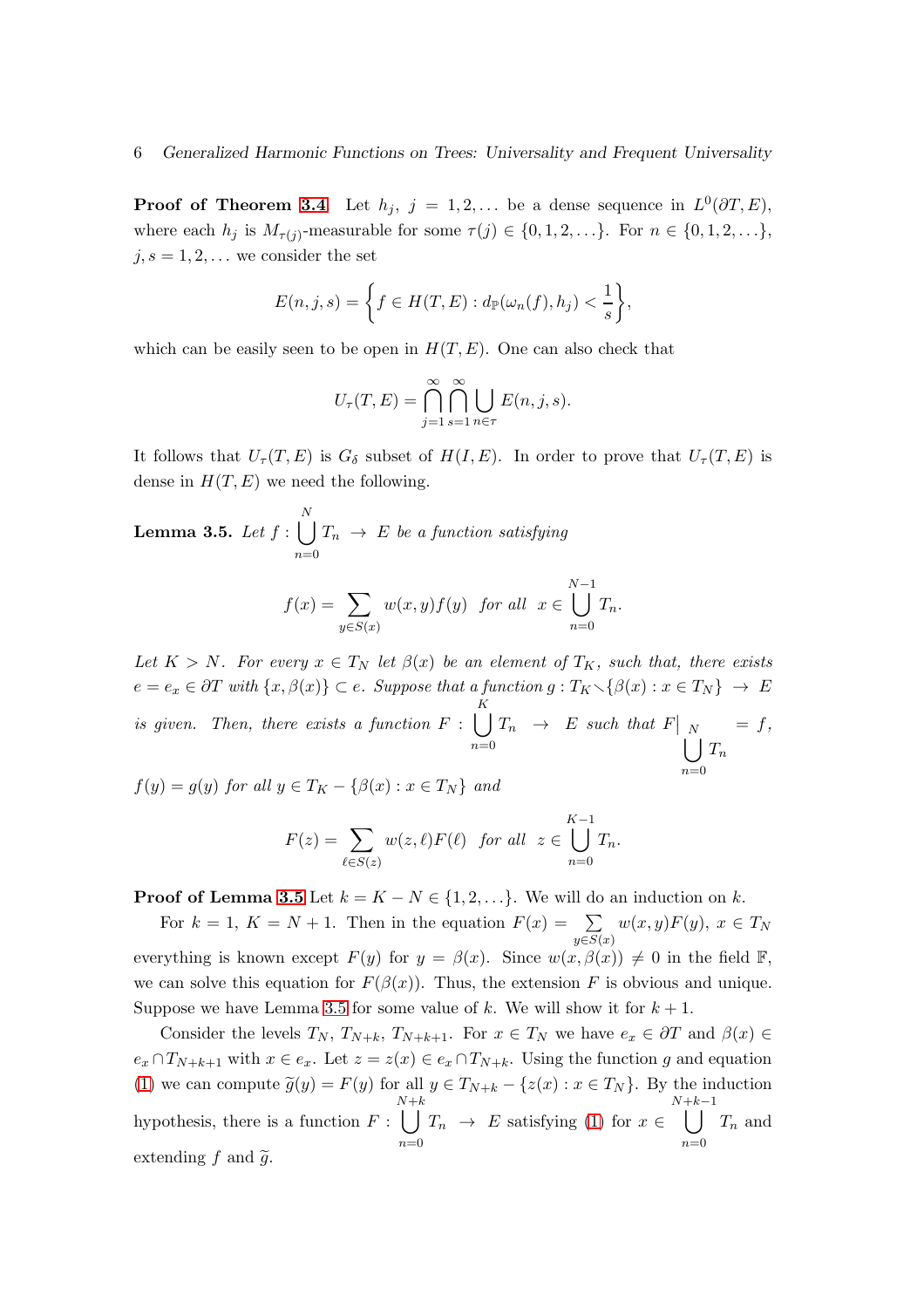#### *N. Biehler, E. Nestoridi and V. Nestoridis* 7

Now, we know the values  $F(z(x))$ , for all  $x \in T_N$ . From the equation  $F(z(x)) =$  $\sum w(z(x), \ell) F(\ell)$  we can compute  $F(\beta(x))$  as well.  $\ell \in S(z(x))$ 

Furthermore, for  $z \in T_{N+k} - \{z(x) : x \in T_N\}$  by construction the value  $F(z) = \tilde{g}(z)$ is such that

$$
F(z) = \sum_{y \in S(z)} w(z, y)g(y) = \sum_{y \in S(z)} w(x, y)F(y).
$$

The proof of Lemma [3.5](#page-5-0) is completed. We continue the proof of Theorem [3.4.](#page-4-1) It remains to show that  $U_{\tau}(T, E)$  is dense in  $H(T, E)$ . It suffices to consider  $\varphi \in H(T, E)$ and a natural number N and prove that there is  $f \in U_{\tau}(T, E)$ , such that

$$
f\Big|_{\text{M}\atop n=0}^N T_n = \varphi\Big|_{\text{M}\atop n=0}^N T_n.
$$

We remind that we have a sequence  $h_j$ ,  $j = 0, 1, 2, \ldots$  dense in  $L^0(\partial T, E)$ , where each  $h_j$  is  $M_n$ -measurable for some  $n = n(j)$ . Then  $h_j$  is  $M_m$ -measurable for every  $m \geq n$ .

Since, for every  $x \in T$ , there exists  $y \in S(x)$  with  $0 < q(x, y) \leq \frac{1}{2}$  $\frac{1}{2}$ , if  $n \in N$  is given, we can find  $\widetilde{n} > n, \widetilde{n} \in \tau$  and such that  $h_j$  is  $M_{\widetilde{n}}$ -measurable and  $\mathbb{P}(\tilde{\cup})$  $x \in T_n$  $B(w(x))$ ) <  $\varepsilon$ ,

whatever  $\varepsilon > 0$  and j are given, where  $w(x) \in T_{\tilde{n}}$ ,  $x \in T_n$  are as in Lemma [3.5.](#page-5-0)

For  $\varepsilon = 1$  we apply this for  $n = N$ . For  $z \in T_{\widetilde{n}} - \{w(x); x \in T_N\}$  we set  $F(z) = h_1(z)$ and

$$
F\Big|_{\bigcup_{n=0}^N T_n} = \varphi \Big|_{\bigcup_{n=0}^N T_n}.
$$

Using Lemma [3.5,](#page-5-0) the function F has an extension on  $\begin{bmatrix} \tilde{n} \\ \tilde{n} \end{bmatrix}$  $n=0$  $T_n$  satisfying [\(1\)](#page-1-2) for  $x \in$ 

 $\prod_{n=1}^{\widetilde{n}-1}$  $n=0$  $T_n$ . Obviously,  $\omega_{\widetilde{n}}(F)$  is 1 close to  $h_1$  with respect to the metric  $d_{\mathbb{P}}$ .

After that we consider  $F\Big|_{\tilde{n}}$  $\bigcup_{n=0} T_n$ and we extend it to  $\begin{bmatrix} m \\ m \end{bmatrix}$  $n=0$  $T_n$ , so that [\(1\)](#page-1-2) is satisfying

for  $x \in \left[ \begin{array}{c} m-1 \\ l \end{array} \right]$  $n=0$  $T_n$ , and the extension is  $\varepsilon = \frac{1}{2}$  $\frac{1}{2}$  close to  $h_2$  with respect to  $d_{\mathbb{P}}$  and  $m \in \tau$ ,  $m > \widetilde{n}$  and  $h_2$  is  $M_m$ -measurable.

Continuing in this way with  $h_3, h_4, \ldots$  we construct  $F \in H(T, E)$  and a sequence  $k_n \in \tau$ , such that  $d_{\mathbb{P}}(\omega_{k_n}(F), h_n) < \frac{1}{n}$  $\frac{1}{n}$ . It follows that  $F \in U_{\tau}(T, E)$  and F coincides with  $\varphi$  on an arbitrary large part  $\int T_n$  of the tree T. Since  $\varphi$  is arbitrary in N  $n=0$  $H(T, E)$ , it follows that  $U_{\tau}(T, E)$  is dense in  $H(T, E)$ . The proof of Theorem [3.4](#page-4-1) is completed.

Next we show that we have algebraic genericity.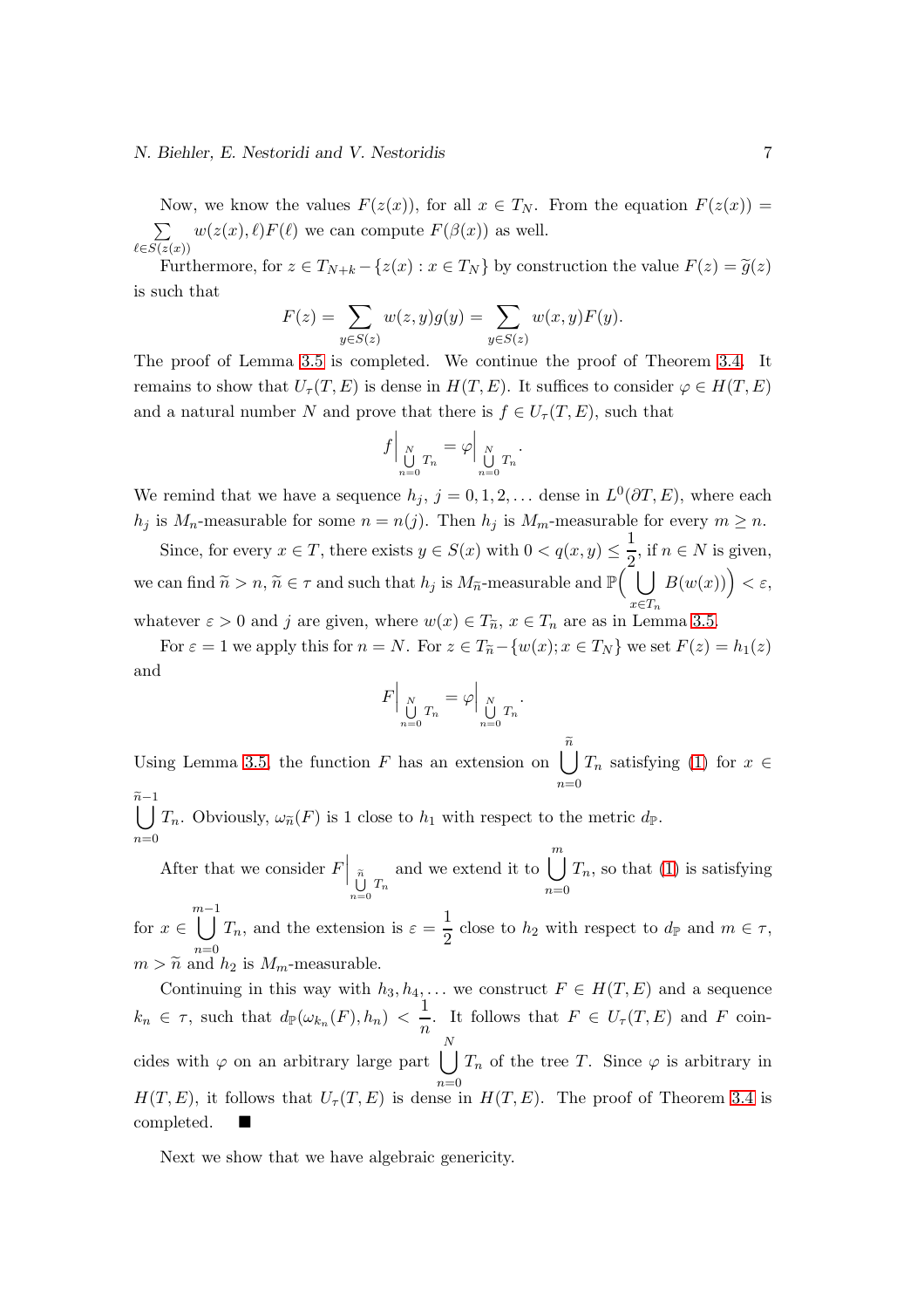<span id="page-7-0"></span>**Theorem 3.6.** Let  $\tau \subset \{0, 1, 2, \ldots\}$  be an infinite set. Under the above assumptions and notation the set  $U_\tau(T, E) \cup \{0\}$  contains a vector space dense in  $H(T, E)$ .

**Proof of Theorem [3.6](#page-7-0).** Let  $h_j$ ,  $j = 1, 2, \ldots$  be a sequence dense in  $H(T, E)$ . Since  $U_{\tau}(T, E)$  is dense in  $H(T, E)$ , there exists  $f_1 \in U_{\tau}(T, E)$  so that  $\rho(f_1, h_1) < 1$ . Let  $\tau_1 \subset$  $\tau$  infinite set such that  $\lim_{n \in \tau_1} \omega_n(f_1) = 0$  in  $L^0(\partial T, E)$ . Inductively, we assume that we have infinite sets  $\tau \supset \tau_1 \supset \cdots \supset \tau_{N-1}$  and functions  $f_k \in U_{\tau_{k-1}}(T, E)$  with  $\rho(f_k, h_k)$ 1 for  $k = 1, 2, ..., N$ . Let  $\tau_N \subset \tau_{N-1}$  be an infinite set, such that  $\lim_{n \in \tau_N} \omega_n(f) = 0$  in  $L^0(\partial T, E)$ . Let  $f_{N+1} \in U_{\tau_N}(T, E)$  such that  $\rho(f_{N+1}, h_{N+1}) < \frac{1}{N}$  $\frac{1}{N+1}$ .

Therefore, we have defined a sequence  $f_j$ ,  $j = 1, 2, \ldots$  We will show that the linear span  $A = \langle f_i, j = 1, 2, \ldots \rangle$  is dense in  $H(T, E)$  and that  $A \subset U_{\tau}(T, E) \cup \{0\}.$ Since the sequence  $h_k$  is dense in  $H(T, E)$ , which does not contain isolated points and  $\lim_{k} \rho(f_k, h_k) = 0$  it follows that the sequence  $\left\{f_k\right\}_{k=1}^{\infty}$  $_{k=1} \subset A$  is dense in  $H(T, E)$ .

Let  $L = a_1 f_1 + \cdots + a_m f_m$  with  $a_k \in \mathbb{F}$ ,  $a_m \neq 0$ , and let  $h \in L^0(\partial T, E)$ . Since  $f_m \in U_{\tau_{m-1}}(T, E)$ , there exists a subsequence  $\lambda_n$ ,  $n = 1, 2, \ldots$  in  $\tau_{m-1} \subset \tau_{m-2} \subset \cdots \subset \tau_m$  $\tau_1 \subset \tau$  so that

$$
\lim_{n} \omega_{\lambda_n}(f_m) = a_m^{-1}h.
$$

Since  $\lambda_n$  is a subsequence of  $\tau_{m-2} \subset \cdots \subset \tau_1 \subset \tau$  we have  $\lim_n \omega_{\lambda_n}(f_k) = 0$  for  $k = 1, \dots, m - 1$ . It follows that  $\lim_{n} \omega_{\lambda_n}(L) = h$ .

Thus,  $A - \{0\} \subset U_{\tau}(T, E)$  and the proof is completed.

## 4 Frequent Universality

We turn now to frequent universality and this section is dedicated to the proof of Theorem [2.](#page-2-1)

**Definition 4.1.** A generalized harmonic function  $f \in H(T, E)$  is frequently universal, if, for every non-empty open set  $V \subset L^0(\partial T, E)$  the set  $\{n \in \{0, 1, 2, \ldots\} : \omega_n(f) \in V\}$ has strictly positive lower density. The set of such functions is denoted by  $U_{FM}(T, E)$ .

<span id="page-7-1"></span>**Theorem 4.2.** Under the above assumptions and notation the class  $U_{FM}(T, E)$  is dense in  $H(T, E)$ .

**Proof of Theorem [4.2](#page-7-1).** First we show that  $U_{FM}(T, E) \neq \emptyset$ . If  $g \in U_{\tau}(T, E)$  with  $\tau = \{0, 1, 2, \ldots\}$ , then  $h_k = \omega_k(g)$ ,  $k = 0, 1, 2, \ldots$  is a dense in  $L^0(\partial T, E)$  sequence and each  $h_k$  is  $M_k$ -measurable. Fix such a sequence  $h_k$ ,  $k = 0, 1, 2, \ldots$ .

In order to construct a function  $f \in U_{FM}(T, E)$  it suffices that for every  $k \in$  $\{0, 1, 2, ...\}$  the set  $\left\{n \in \{0, 1, 2, ...\} : \omega_n(f) \in B(h_k, \frac{1}{2^k})\right\}$  $\left\{\frac{1}{2^k}\right\}$  has strictly positive lower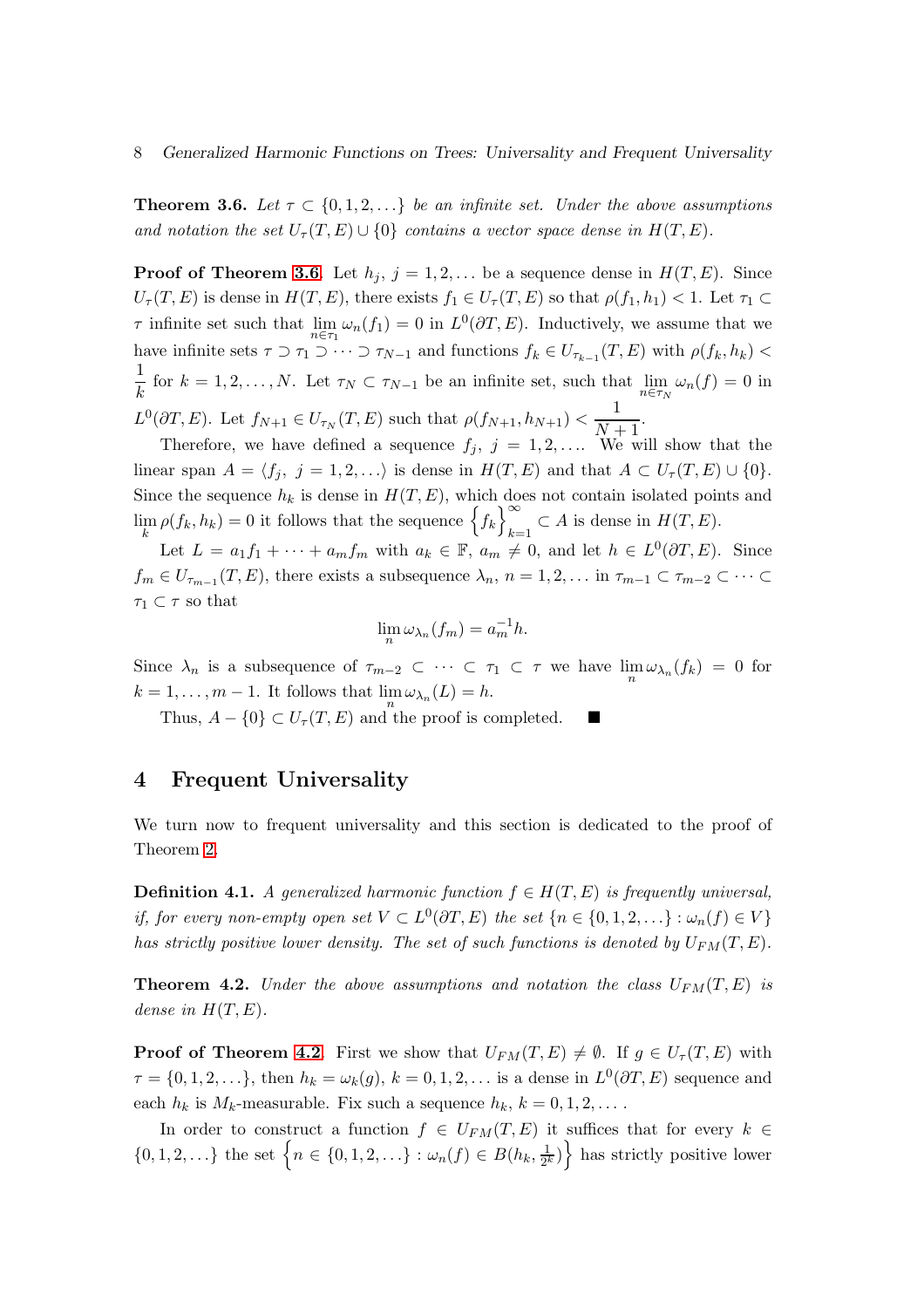density, where

$$
B\left(h_k, \frac{1}{2^k}\right) = \left\{ h \in L^0(\partial T, E) : d_{\mathbb{P}}(h, h_k) < \frac{1}{2^k} \right\}.
$$

We set  $\ell(k) = s + 1$  where  $k = 2<sup>s</sup> \cdot d$ , d odd and  $r_k = \sum_{k=1}^{k} d_k$  $n=1$  $\ell(n)$ . Lemma 3.4 of [\[7\]](#page-12-3) gives that

- i)  $r_{2^n} = 2^{n+1} 1$
- ii) For  $m \leq n$  it holds card $(\{k : 1 \leq k \leq 2^n : \ell(k) = m\}) = 2^{n-m}$  and
- iii) For  $m \geq 1$  the set  $\{r_n : n \in \{1, 2, ...\} : \ell(n) = m$  has strictly positive lower density.

Thus, it suffices to have  $\omega_{r_k}(f) \in B\left(h_{\ell(k)}, \frac{1}{2^{\ell(k)}}\right)$  $\frac{1}{2^{\ell(k)}}$ . The proof of the following lemma is similar to the proof of Lemma [3.5](#page-5-0) and is omitted.

<span id="page-8-0"></span>**Lemma 4.3.** Let  $n > 0$  and  $s > 0$  be two natural numbers and  $\varphi : T_0 \cup \cdots \cup T_s \to E$ be a function satisfying [\(1\)](#page-1-2) for every  $x \in T_0 \cup \cdots \cup T_{s-1}$ . Then there exists an extension  $\Psi$  of  $\varphi, \Psi : T_0 \cup \cdots \cup T_{s+n} \to E$  satisfying [\(1\)](#page-1-2) for every  $x \in T_0 \cup \cdots \cup T_{s+n-1}$ , such that,  $\omega_{s+n}(\Psi) \in B(h_n, \frac{1}{2^n}).$ 

Using Lemma [4.3](#page-8-0) we construct a function  $f \in U_{FM}(T, E)$ . Indeed, we apply Lemma [4.3](#page-8-0) for  $k = 1, 2, 3...$  for  $s = r_{k-1}$ ,  $n = \ell(k)$ ,  $s + n = r_k$ . Then, we obtain  $\omega_{r_k}(f) \in$  $B(h_{\ell(k)}, \frac{1}{2^{\ell(k)}}$  $\frac{1}{2^{\ell(k)}}$ ). Thus, the lower density of the set  $\{r_n : n \in \{0,1,\ldots\}, \ell(n) = m\}$  is strictly positive. Therefore,  $f \in U_{FM}(T, E)$  which implies that  $U_{FM}(T, E)$  is non-void.

In order to prove that the set  $U_{FM}(T, E)$  is dense in  $H(T, E)$ , it suffices to observe that in the previous construction of f in  $U_{FM}(T, E)$  we can arrange that an initial part of f can be the restriction of any  $\varphi \in H(T, E)$  on  $T_0 \cup \cdots \cup T_N$  for any given natural number N and then apply Lemma [4.3](#page-8-0) for  $s = r_{k-1} \geq N$ ,  $n = \ell(k)$ ,  $s + n = r_k$ ; that is for  $k \geq k(N)$ .

<span id="page-8-1"></span>**Remark 4.4.** Let  $\tau = \{0 = n_0 < n_1 < n_2 < \ldots\}$  be an infinite subset of  $\{0, 1, 2, \ldots\}$ . Then a function  $f \in H(T, E)$  belongs to  $U_{FM}^{\tau}(T, E)$  if, for every non-empty open set  $V \subset L^0(\partial T, E)$  the set  $\{k : \omega_{n_k}(f) \in V\}$  has strictly positive lower density. Then we can show that  $U_{FM}^{\tau}(T, E)$  is dense in  $H(T, E)$ . One way to do this is to consider a new tree  $\widetilde{T} = T_0 \cup T_{n_1} \cup T_{n_2} \cup \ldots$  For  $x \in \widetilde{T}$  the set of children in  $\widetilde{T}$  of x denoted by  $\widetilde{S}(x)$ is defined as follow.

For  $x \in T_{n_k}$ ,  $k \in \{0, 1, 2, \ldots\}$  the set  $S(x)$  contains exactly all  $y \in T_{n_{k+1}}$ , such that, there exists  $e \in \partial T$  with  $\{x, y\} \subset e$ . If  $e \supset \{x = x_1, x_2, \ldots, x_{m-1}, x_m = y\}$  with  $x_j \in S(x_{j-1}), j = 2, \ldots, m$ , then we set

$$
\tilde{q}(x, y) = q(x_1, x_2) \cdot q(x_2, x_3) \cdot \cdots \cdot q(x_{m-1}, x_m) > 0
$$
 and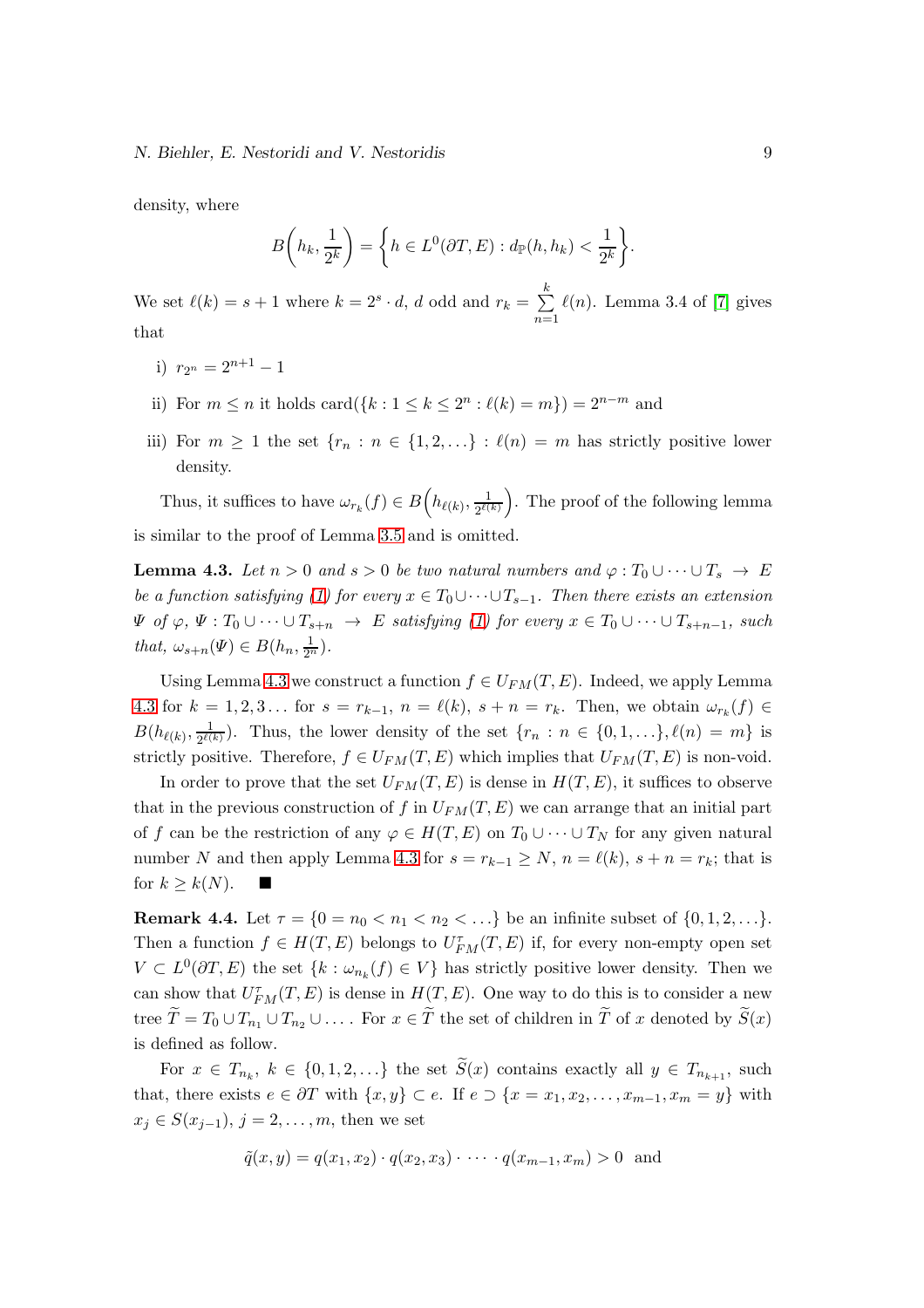$$
\widetilde{w}(x,y) = w(x_1,x_2) \cdot w(x_2,x_3) \cdot \cdots \cdot w(x_{m-1},x_m) \in F - \{0\}.
$$

It can be seen that if  $f \in H(T, E)$ , then,  $f|_{\widetilde{T}} \in H(T, E)$  and that the map  $H(T, E) \ni$  $f \rightarrow f|_{\widetilde{T}} \in H(\widetilde{T},E)$  is an onto isomorphism. Also  $f \in U_{FM}^{\tau}(T,E)$  if and only if  $f|_{\widetilde{T}} \in U_{FM}(T,E).$ 

According to Theorem [4.2](#page-7-1) the set  $U_{FM}(\widetilde{T}, E)$  is dense in  $H(\widetilde{T}, E)$ . Thus, the inverse image of  $U_{FM}(\tilde{T}, E)$ , which is  $U_{FM}^{\tau}(T, E)$  is dense in  $H(T, E)$ .

## 5 An additional assumption

In this section, we prove Theorem [3.](#page-2-0) We assume in addition that for all  $x \in T$  it holds

<span id="page-9-0"></span>
$$
\sum_{y \in S(x)} w(x, y) = 1 \in F. \tag{2}
$$

Under this assumption, if  $f : \bigcup^N$  $n=0$  $T_n \to E$  is a function satisfying [\(1\)](#page-1-2) for all  $x \in$  $\bigcap_{n=1}^{N-1}$  $n=0$  $T_n,$ then we can extend it on  $\bigcup^{N'}$  $n=0$  $T_n, N < N'$  (or even on  $T = \bigcup_{n=1}^{\infty}$  $n=0$  $T_n$ , so that the extension satisfies  $f(y) = f(x)$  when  $y \in S(x)$  and  $x \in$  $\frac{N'-1}{\vert}$  $n=N$  $T_n$  (or  $x \in \bigcup^{\infty}$  $n=N$  $T_n$ , respectively). In the latter case the extension belongs to  $H(T, E)$ . Moreover, the set of such functions is dense in  $H(T, E)$ .

Under assumption [\(2\)](#page-9-0) and the previous assumptions, we will show that  $U_{FM}(T, E) \cup$  $\{0\}$  contains a vector space dense in  $H(T, E)$ .

Towards this end we consider the space  $E^N$ , which is a topological vector space over the field F under the cartesian topology. It has a translation invariant metric  $\tilde{d}$ 

$$
\widetilde{d}(x,y) = \sum_{n=0}^{\infty} \frac{1}{2^n} \frac{d(x_n, y_n)}{1 + d(x_n, y_n)}
$$

where  $x = (x_1, x_2, \ldots), y = (y_1, y_2, \ldots) x_j, y_j \in E$ , for all  $j = 0, 1, 2, \ldots$ .

From the results of the previous sections the set  $U_{FM}(T, E^{\mathbb{N}})$  is dense in  $H(T, E^{\mathbb{N}})$ .

<span id="page-9-1"></span>**Claim 5.1.** If  $f = (f_0, f_1, ...) \in U_{FM}(T, E^{\mathbb{N}})$  where  $f_j \in H(T, E)$ , then the linear span  $\langle f_0, f_1, \ldots \rangle$  is contained in  $U_{FM}(T, E) \cup \{0\}.$ 

The proof is similar to the proof of Claim 4.1 in [\[7\]](#page-12-3) and is omitted. The only difference is that since  $a_k \in F$  and not to  $\mathbb C$  the absolute values  $|a_k|$  make no sense and we multiply some balls with  $a_k^{-1}$  and not with  $|a_k|^{-1}$ .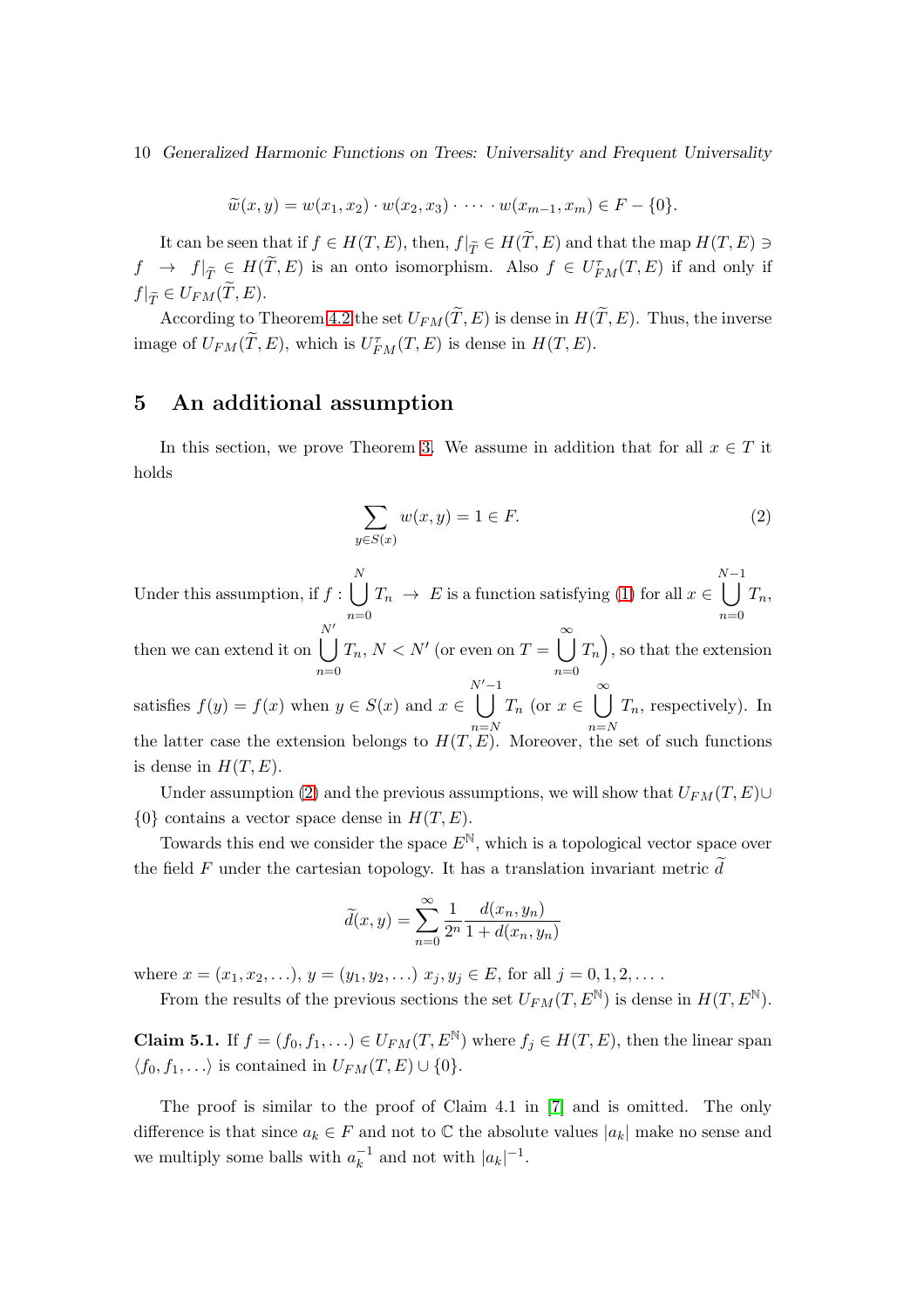<span id="page-10-0"></span>Claim 5.2. Under the assumption [\(2\)](#page-9-0) and all other assumptions, there exists a sequence  $f_0, f_1, \ldots, f_n, \ldots$  dense in  $H(T, E)$  such that  $f = (f_0, f_1, f_2, \ldots)$  belongs to  $U_{FM}(T, E^{\mathbb{N}}).$ 

The proof is similar to the proof of Claim 4.2 in [\[7\]](#page-12-3) and is omitted. Combining Claim [5.1](#page-9-1) with Claim [5.2](#page-10-0) we deduce the following.

**Theorem 5.3.** Under assumption [\(2\)](#page-9-0) and the other assumptions the set  $U_{FM}(T, E) \cup$  ${0}$  contains a vector space dense in  $H(T, E)$ .

Combining this with Remark [4.4](#page-8-1) we obtain the following.

**Theorem 5.4.** Under assumption  $(2)$  and the other assumptions and notation, the set  $U_{FM}^{\tau}(T,E) \cup \{0\}$  contains a vector space dense in  $H(T,E)$ , for every infinite set  $\tau \subset \{0,1,2,\ldots\}.$ 

Next we will show that under assumption [\(2\)](#page-9-0) the set  $U_{FM}(T, E)$  is disjoint from a  $G_{\delta}$  and dense subset of  $H(T, E)$ . In case where E is a complete metric space we can say that  $U_{FM}(T, E)$  is meager (and dense) in  $H(T, E)$ . We have similar results for the set  $U_{FM}^{\tau}(T, E)$ , for any infinite set  $\tau \subset \{0, 1, 2, \ldots\}$ .

**Definition 5.5.**  $X(T, E)$  is the set of functions  $f \in H(T, E)$ , such that, for every non-empty open set  $V \subset L^0(\partial T, E)$ , the upper density of the set  $\{n \in \mathbb{N} : \omega_n(f) \in V\}$ is equal to 1.

<span id="page-10-1"></span>Claim 5.6.  $X(T, E) \cap U_{FM}(T, E) = \emptyset$ .

The proof of Claim [5.6](#page-10-1) is similar to the proof of Proposition 3.9 in [\[7\]](#page-12-3) and is omitted.

<span id="page-10-2"></span>**Claim 5.7.** The set  $X(T, E)$  is a  $G_{\delta}$  subset of  $H(T, E)$ .

The proof of Claim [5.7](#page-10-2) is similar to part of the proof of Proposition 3.8 in [\[7\]](#page-12-3) and is omitted.

**Proposition 5.8.** Under assumption  $(2)$  and the other assumptions and notation the set  $X(T, E)$  is dense in  $H(T, E)$ .

#### Sketch of the proof

Let  $\varphi \in H(T, E)$  and  $N \in \{0, 1, 2, \ldots\}$ . It suffices to construct  $f \in X(T, E)$  so that

$$
f\Big|_{\underset{n=0}{\text{N}}} T_n = \varphi \Big|_{\underset{n=0}{\text{N}}} T_n.
$$

Since E is separable, there exists a sequence  $B_n$  of balls in  $L^0(\partial T, E)$ , which is a base for the topology of  $L^0(\partial T, E)$ .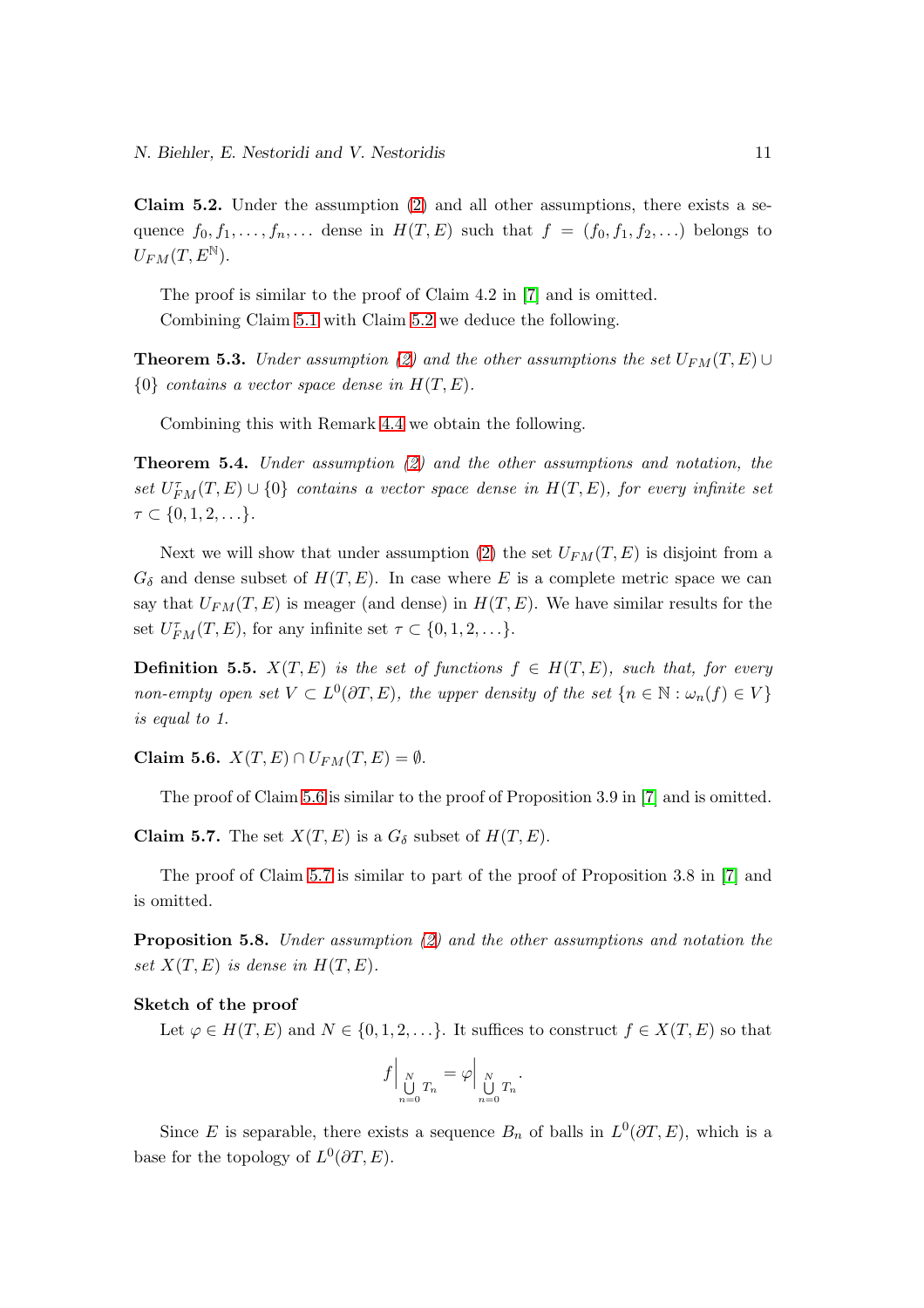We extend  $\varphi\Big|_H$  $\bigcup_{n=0}^{N} T_n$  to a function  $\varphi_1 : \bigcup_{n=0}^{N_1} T_n$  $n=0$  $T_n \to E$  where  $N_1 > N$  so that [\(1\)](#page-1-2) holds

for all  $x \in$  $\bigcup_{N_1-1}^{N_1-1} T_n$  and  $\omega_{N_1}(f) \in B_1$ . Then, because of assumption [\(2\)](#page-9-0), we can further  $n=0$ extend  $\varphi_1$  so that  $\omega_{N_1}(\varphi_1) = \omega_{N_1+1}(\varphi_1) = \cdots = \omega_{N_1+k_1}(\varphi_1) \in B_1$ , where  $k_1$  is big enough so that  $\frac{k_1}{N}$  $\frac{n_1}{N_1 + k_1}$  is very close to 1.

Then we extend again this function so that  $\omega_n(\varphi_1) \in B_1$  for a lot of n's and then we do the same so that  $\omega_n(\varphi) \in B_2$  for a great numbers of consecutive n's.

After that we repeat the same with  $B_1, B_2, B_3$  and so on.

In this way we define  $f \in H(T, E)$  so that for every  $n \in \{1, 2, 3, \ldots\}$  the upper density of the set  $\{k \in \mathbb{N} : \omega_k(f) \in B_n\}$  is equal to 1. This function f belongs to  $X(T, E)$ . Because the initial part of f coincides with the initial part of  $\varphi \in H(T, E)$ and this is possible for every  $\varphi$ , the set  $X(T, E)$  is dense in  $H(T, E)$ .

Combining the above facts we deduce.

**Theorem 5.9.** Under assumption [\(2\)](#page-9-0) and the other assumptions  $U_{FM}(T, E)$  (and  $U_{FM}^{\tau}(T,E))$  is disjoint from a  $G_{\delta}$  and dense subset of  $H(T,E)$ .

## <span id="page-11-1"></span>References

- <span id="page-11-2"></span>[1] E. Abakumov, Universal harmonic function in the sense of Menchoff, private communication.
- <span id="page-11-3"></span>[2] E. Abakumov, V. Nestoridis, M. Picardello, Universal properties of harmonic functions on trees, J. Math. Anal. Appl. 445(2) (2017), p.p. 1181-1187.
- <span id="page-11-4"></span>[3] E. Abakumov, V. Nestoridis, M. Picardello, Frequently dense harmonic functions and universal martingales on trees, Proceedings of AMS, to appear.
- <span id="page-11-5"></span>[4] F. Bayart, Universal radial limits of holomorphic functions, Glasg. Math. J. 47(2) (2005), p.p. 261-267.
- <span id="page-11-0"></span>[5] F. Bayart, S. Grivaux, Frequently hypercyclic operators, Trans. Am. Math. Soc. 358(11) (2006), pp. 5083-5117.
- [6] F. Bayart, K.-G. Grosse Erdmann, V. Nestoridis, C. Papadimitropoulos, Abstract theory of universal series and applications, Proc. Lond. Math. Soc. (3), 96(2) (2008), p.p. 417-463.